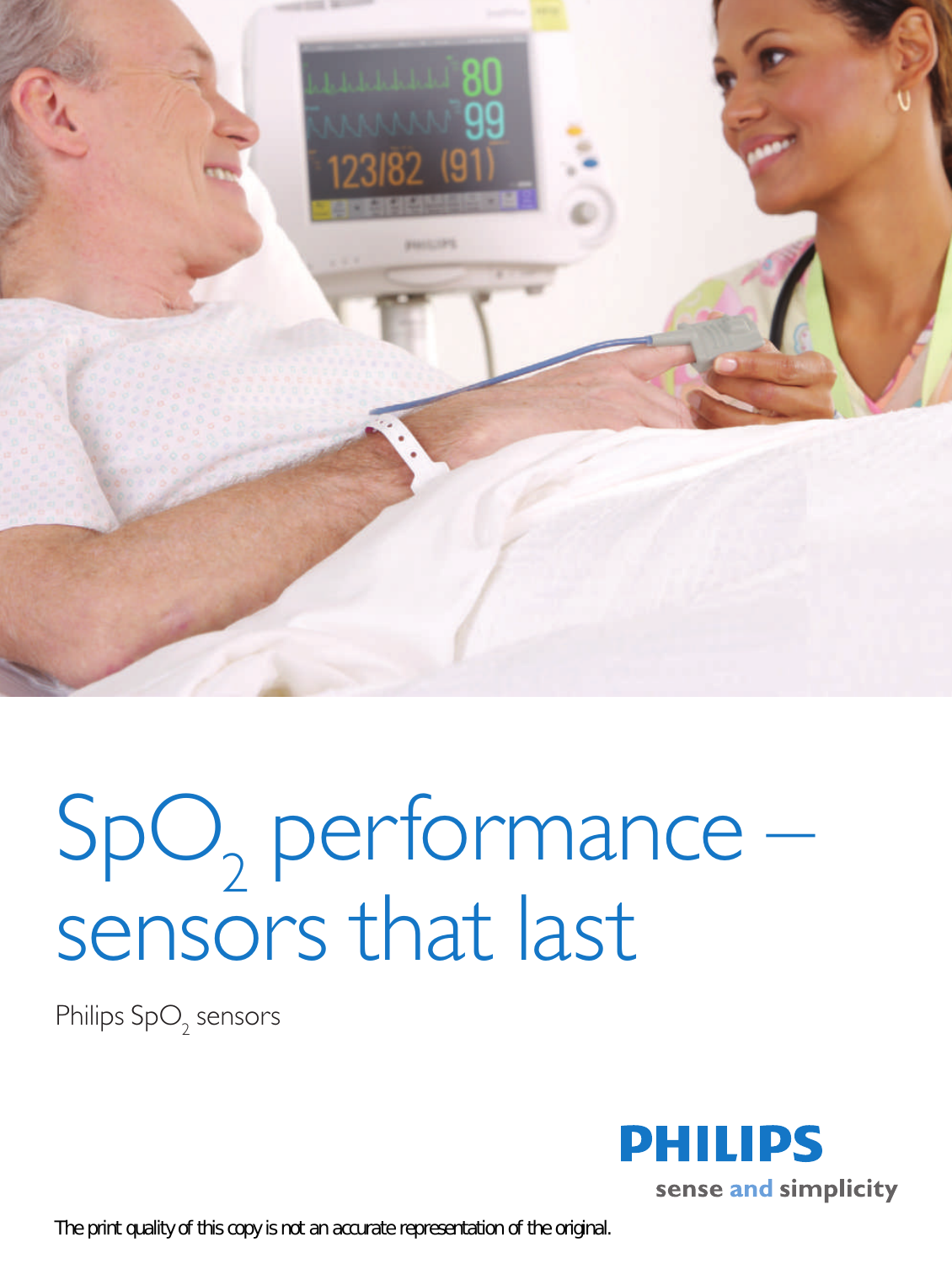# Performance



We can help you deliver quality care to your patients while at the same time simplifying healthcare delivery and reducing cost – with durable Philips reusable and disposable  $\mathsf{SpO}_2$  sensors.

Philips offers a wide variety of reusable and disposable sensors for every area of the hospital – the ICU, CCU, NICU, OR, ER, medical/surgical and general wards. Our rugged, comfortable sensors come in sizes to fit a broad range of patients, from neonates to large adults. They're validated with a variety of popular patient monitors including our own. And they are easy to experience thanks to our sensor starter packs, our quality and reliability guarantee, and our connectivity with Philips' broad family of patient monitors.

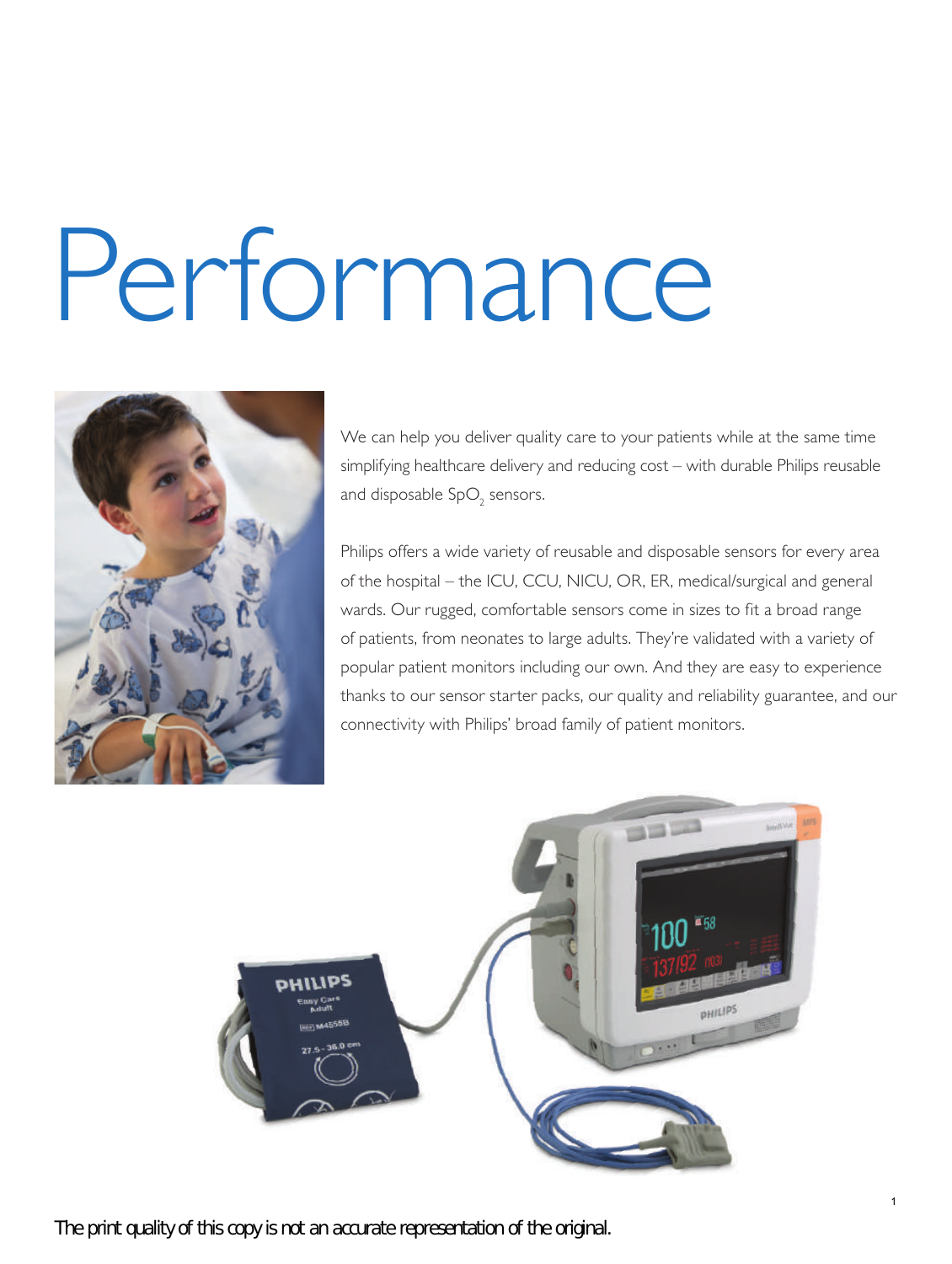### Cost-effective and durable

#### **Outstanding durability**

During our rigorous usage tests, Philips' durable disposable sensors lasted longer than the typical adhesive sensors. You can use one sensor for a patient's entire (average) hospital stay to control cost-per-patient-day.1

Our top-of-the-line reusable glove sensors can easily be disinfected using dip-and-wipe cleaning to **reduce the possibility of cross-contamination and hospitalacquired infections,** making them ideal for costsensitive multi-patient applications. Plus, our reusable sensors are warranteed for up to 18 months.

#### **Affordable**

Since Philips reusable and disposable sensors last so long, they can help you drive down the cost of pulse oximetry. A single reusable glove sensor may be applied to as many as 100 patients over its expected average 18-month lifespan. Our disposable models fit a wide range of patients – from adults, children, infants and neonates – **so there's less inventory to stock.**

Our reusable one-piece design glove sensors are so durable, they can be totally immersed or wiped with many popular disinfectant solutions.





#### **Best in class**

Philips FAST-SpO $_{\textrm{\tiny{2}}}$  algorithm is the result of 30 years of oximetry experience, extensive research and continuous improvement. With FAST-SpO $_{\rm 2}$  you are assured of our ongoing commitment to delivering clinical excellence. Philips  $\mathsf{SpO}_2$  sensors are designed and manufactured specifically for our FAST-SpO<sub>2</sub> algorithm. **In combination, they minimize the effects from patient movement, electronic interference and low perfusion.** 

#### **Ultimate patient comfort**

Philips reusable and disposable sensors are designed with the patient's comfort in mind. The unique design of our reusable silicon glove sensors offers a snug, secure fit to minimize skin irritation. Plus, **there are no mechanical parts or hinges, reducing the risk of necrosis.**

Philips disposable sensors are just as comfortable. Not only are they well ventilated, they use minimal adhesive. Naturally, all models are latex-free.

<sup>1</sup> Statistically significant group of users were asked to evaluate sensor viability at the end of the average length of hospital stay (six+ days). 97% rated the Philips disposable sensors "as good or better" than the market leading disposable adhesive sensors on adult and neonatal patients.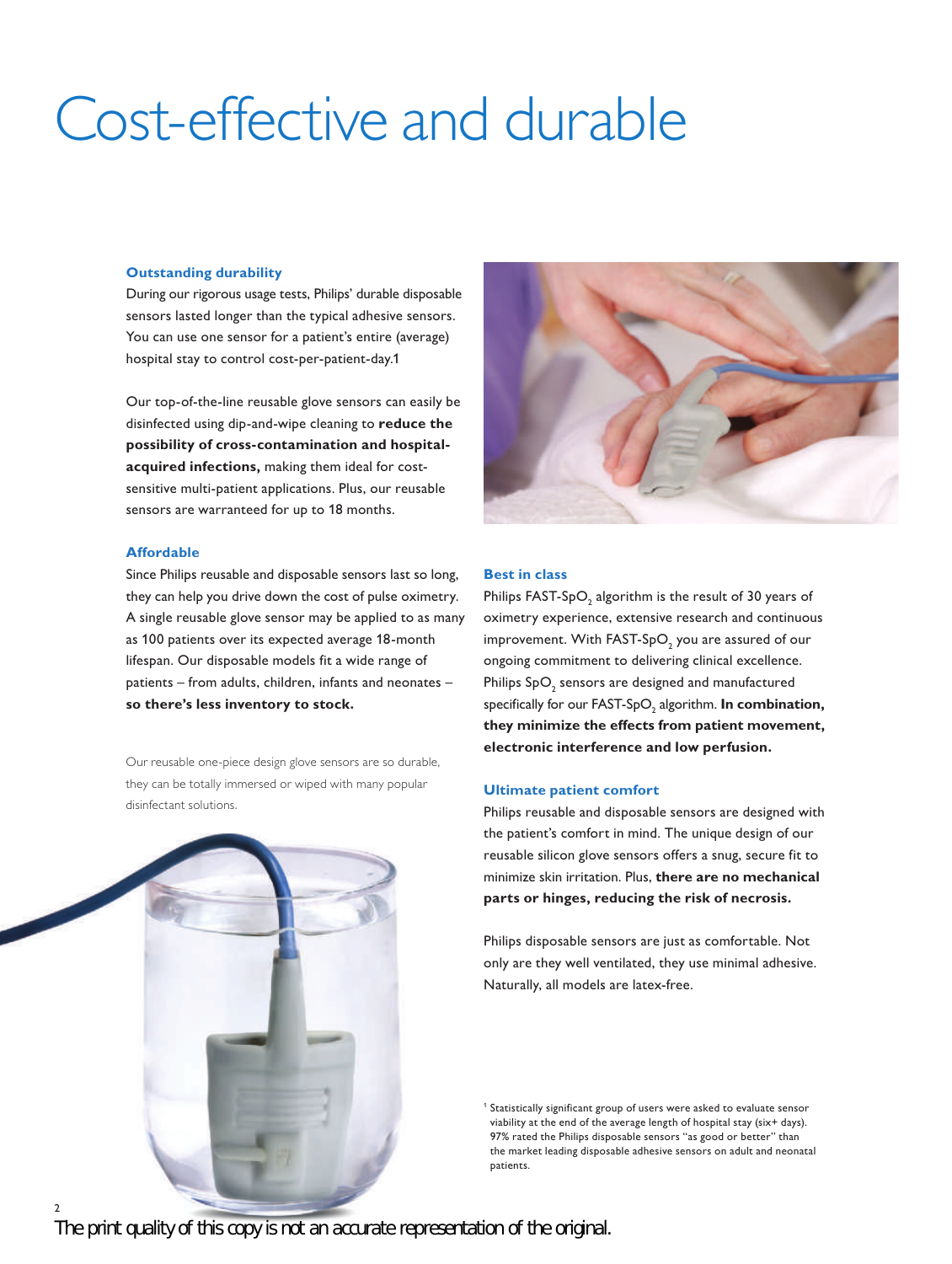#### Reusable sensors



#### **M1191T**

All our "T" series sensors have also been tested and qualified to be compatible with selected Nellcor® and GE Monitors.



#### **M1192A, M1192T**

The pediatric glove sensor provides a comfortable and secure fit and can accomodate small adult patients (<50 kg).



#### **M1195A**

The infant glove sensor can be used on patients from size 4-15 kg with an application to any finger or toe.



#### **M1191B, M1191BL**

Accomodates a wide range of adult size fingers and can be plugged directly into Philips 8-pin monitors without an extension cable.



#### **M1193A/M1193T**

Our reusable neonatal solution is durable, cost-effective and comfortable with application to either hand or foot.



**M1194A** Ideal for patients with low perfusion.



#### **M1196A/M1196T**

Our reusable finger clip sensors are well suited for spot checking or short-term monitoring in a variety of settings. The adjustable hinge allows you to accommodate larger patients comfortably.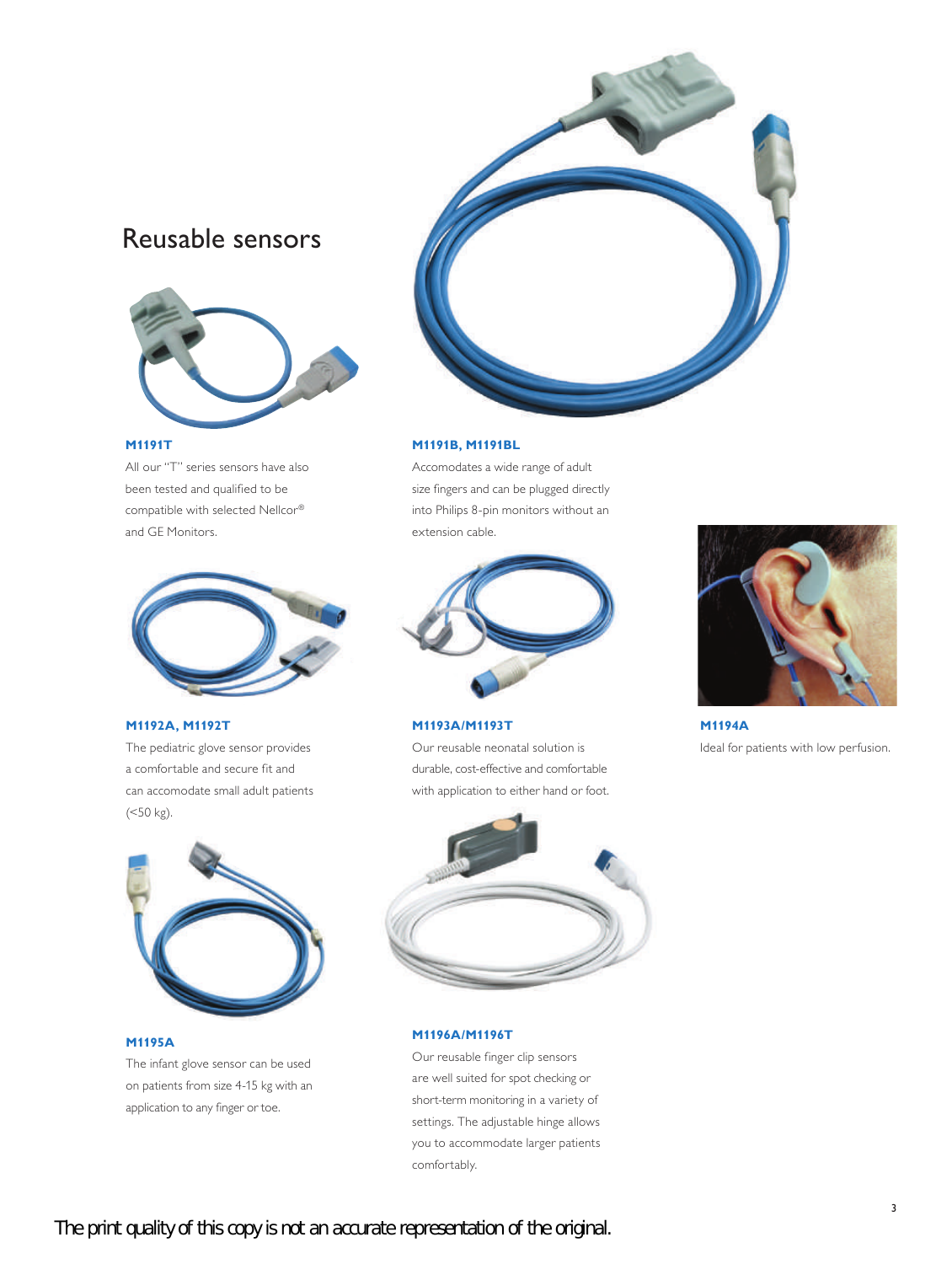## Comfortable and compatible

#### Disposable sensors for single patient use



#### **M1131A**

Our disposable adult sensor accommodates pediatric to large adult patient sizes. It is **ergonomically shaped** to easily slip onto a patient's finger and is **easy to reposition**. It's so durable, it will last a single patient's average hospital stay.



#### **M1132A**

Our disposable infant sensor also contains minimal adhesive (see photo below) and can be easily applied to any finger or toe.



#### **M1133A**

This versatile disposable wrap sensor accommodates three patient sizes – neonatal, adult and infant. It provides a high level of comfort with its soft flexible material.

#### **M1134A**

Our **adhesive-free wrap sensor** also accommodates three patient sizes – neonatal, adult and infant. It's made of a soft foam material to provide a cushioned surface for preemies and other patients with fragile skin (i.e., neonates, geriatrics, and patients with burn injuries).



#### **Compatible**

 All Philips disposable sensors have been tested and qualified to be also compatible with validated Nellcor® and GE Monitors.

#### **Ideal for sensitive skin**

Disposable wrap sensors contain minimal adhesive (around the light source and diode only) to reduce irritation **when skin sensitivity**  is a concern. Their rugged design outlasts typical adhesive sensors.

The M1134A wrap sensor contains no adhesive around the light source and diodes for additional comfort to fragile skin.

*The print quality of this copy is not an accurate representation of the original.*